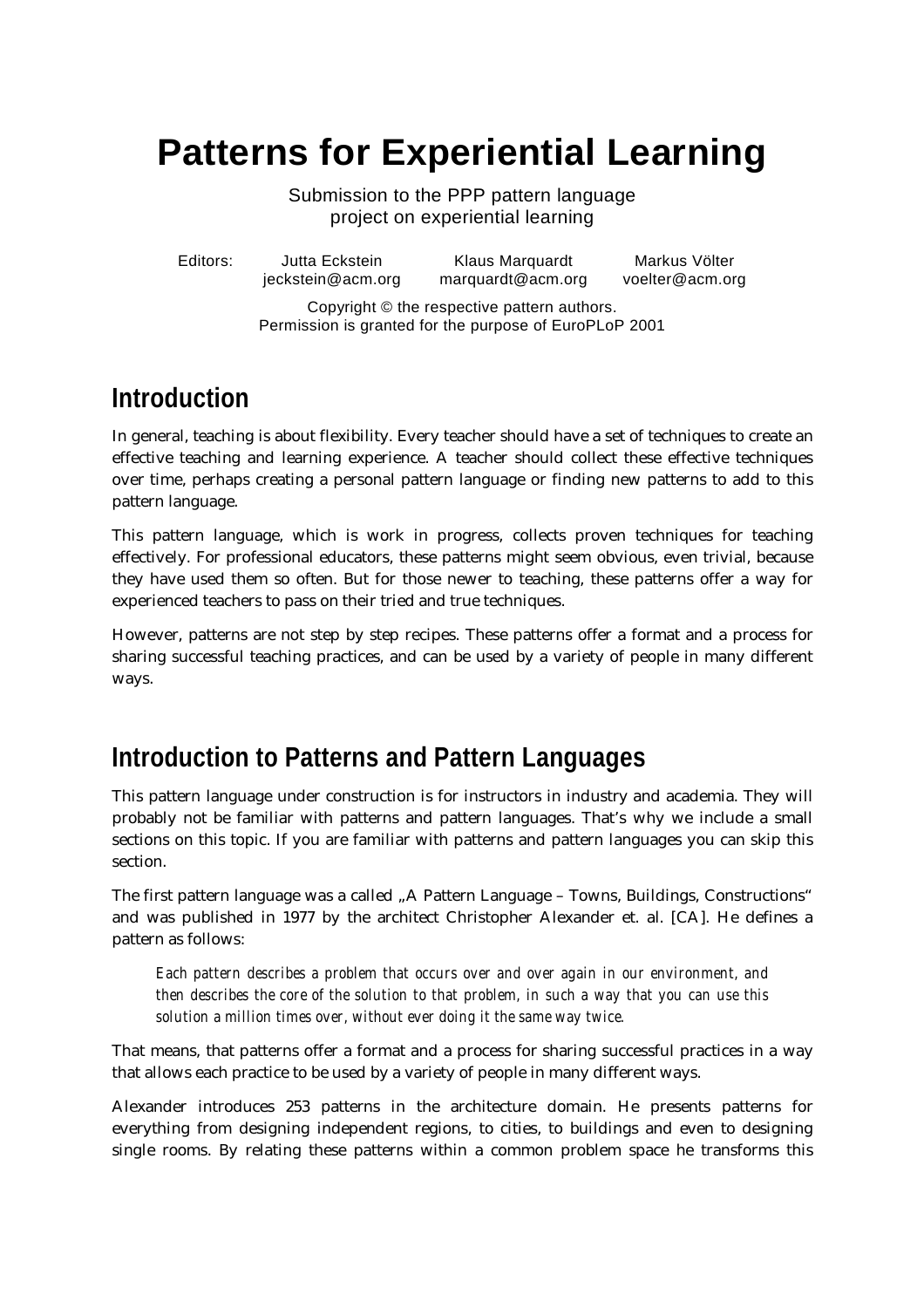collection of patterns to a pattern language. It provides a consistent way to create a comfortable environment for people to live in.

At the beginning of the nineties the software community started using Alexander's technique to capture and communicate wisdom in software development. The movement began at OOPSLA, a major object-oriented conference. The first book that was publicly available was "Design Patterns" by Gamma, Helm, Johnson, and Vlissides called the Gang of Four [GoF]. It was published in 1994 and presented a catalog of 23 patterns on how to design software systems. In the meantime, domain specific patterns and pattern languages have been created, and the pattern movement has its own set of conferences, namely the PLOP, EuroPLOP, ChiliPLOP and KoalaPLOP (PLOP stands for Pattern Languages of Programs). Many of the patterns presented at these conferences can be found in [PLOP1, PLOP2, PLOP3, PLOP4]

In the more recent past the scope of the pattern languages expanded once again, now including patterns of group working, designing software in groups, and pedagogic patterns, that deal with the problem of how to teach (especially IT topics). This pattern language in progress is intended as another addition to the pedagogic pattern movement, which can be found on the internet at [PPP].

## **Prerequisites**

People are the central focus of teaching. Therefore, the patterns have to deal with biological and social basics that cannot be ignored. Taking these basics into account results in motivated participants, which in turn leads to successful learning. This section highlights some of them.



## **Push and Pulls**

This section explores some of the global forces these patterns address. Each pattern tries to resolve these forces in a different way.

- **Learning Efficiency:** As described above, "experiential learning" is one of the most efficient ways of learning.
- **Time Consumption:** Compared to lecturing, this kind of teaching takes up more time in a course or seminar. This might conflict with the amount of topics that have to be covered in total.
- **Teacher work:** Usually, this kind of teaching requires more work and preparation for the teacher.
- **Topic suitability:** Some topics cannot easily be taught this way, for some it's easier.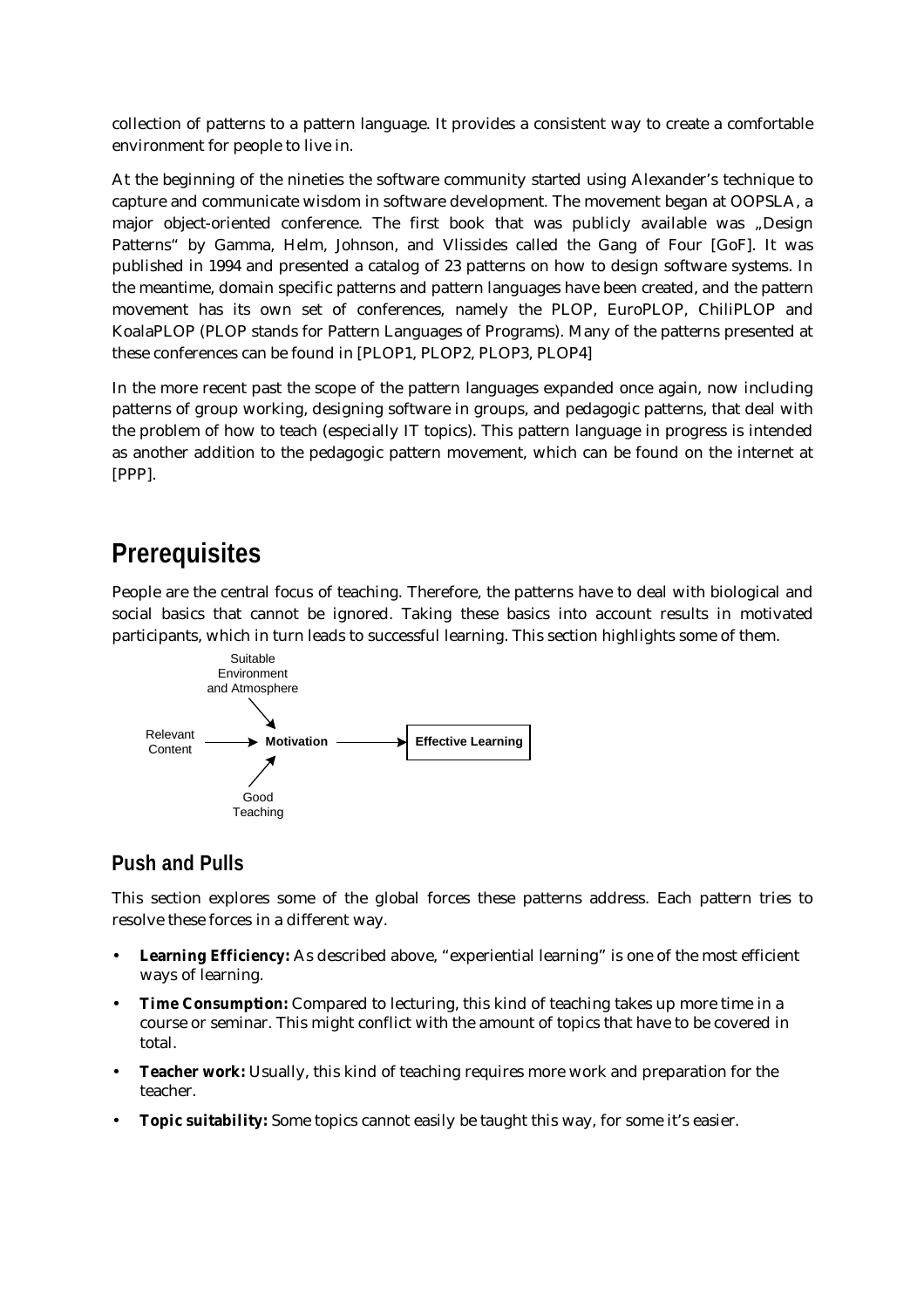## **Roadmap**

This pattern language under construction contains patterns from the Pedagogical Patterns effort [PPP] which were refactored and rewritten in Alexanderian form in order to support the integration into a pattern language. The currently available patterns focus on a classroom situation at beginners to advanced level, but their usability is not limited to that. Further patterns will be submitted to future conferences of the PloP series.

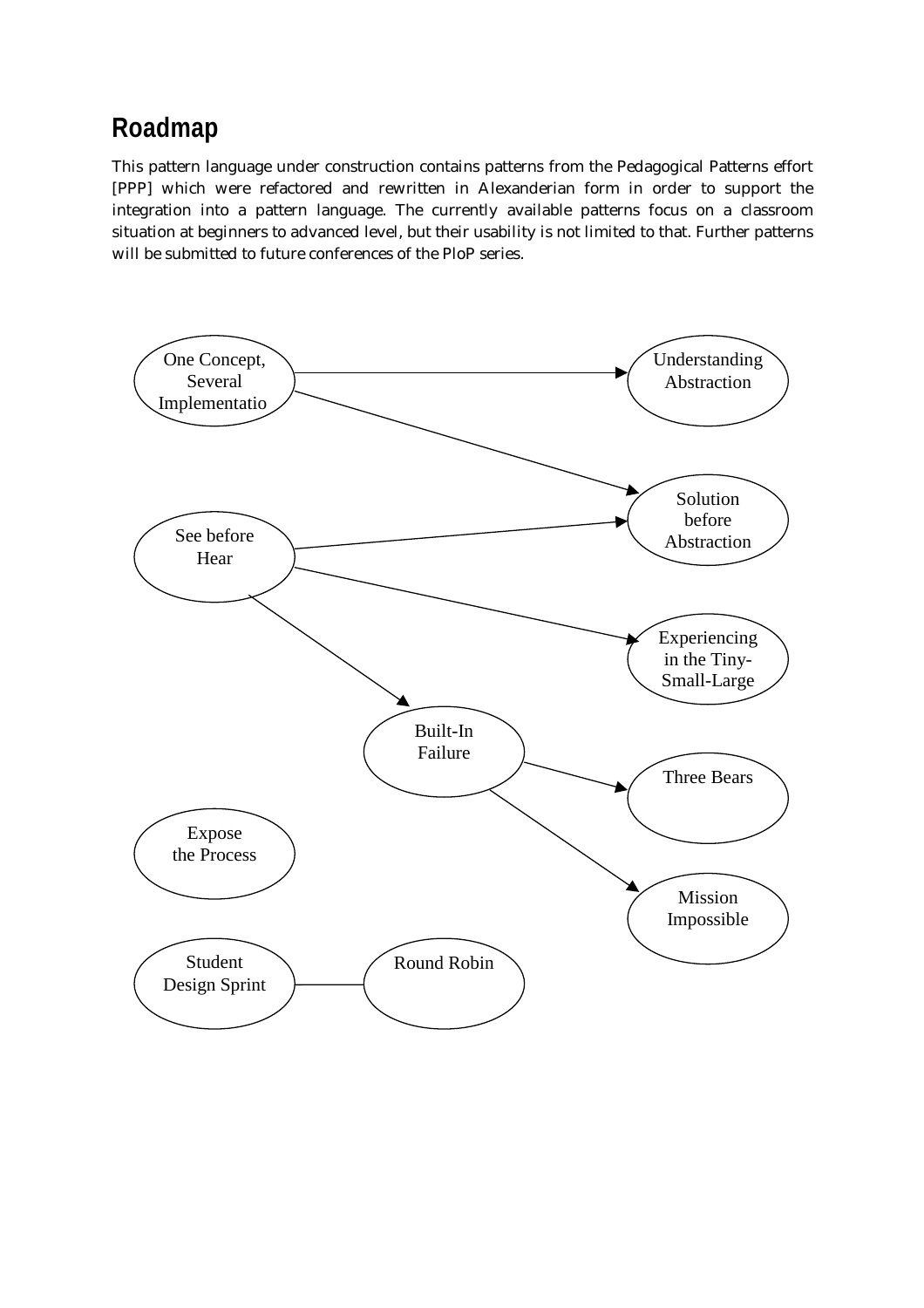## **ONE CONCEPT – SEVERAL IMPLEMENTATIONS**

This pattern is a refactoring of Marcelo Jenkins' Design-Do-Redo-Redo [MJ] pattern, refactored by Markus Voelter.

## **An abstract concept is hard to understand without a concrete implementation or realization. However, teaching a concept using a concrete implementation might blur the concept itself, because usually, a concept is not realized in exactly the same way, as the concept suggests.**

❊❊❊

Therefore, use several different implementations of the concept as examples while teaching the abstract concept. Compare the different implementations afterwards, to re-discover the essence, the abstract concept. You can use this pattern in the form of examples, exercises, group work, etc.

As a consequence, the students learn the abstract concept *and* see several concrete implementations. This allows them to distill the concept itself from the realizations. It is an advantage if the students are already familiar with one of the concrete realizations. If the pattern is used in the form of exercises or group work, immediate feedback is critical, to make sure the students don't implement the concept wrong several times.

❊❊❊

*For example, it is hard to teach object-oriented programming concepts without binding them to a specific programming language. To change this problem, let the participants implement a small problem in several languages, and afterwards, let them compare the solutions using a table with several comparison criteria, such as encapsulation, polymorphism, inheritance, memory management, syntax, etc.*

## **UNDERSTANDING ABSTRACTION**

This pattern is a refactoring of Gary L. Craig's *Discussion-Activity-Review-Lab-Review* [GLC] pattern, refactored by Jane Chandler.

### **Concepts that must be understood at two levels of abstraction require time for an iterative approach to learning. However this can be time consuming.**

❊❊❊

Therefore, introduce a concept at its highest level of abstraction and use concrete, practical examples or exercises together with reflection on the concept to link the higher level abstraction to the lower level abstraction.

When designing examples or exercises relate the abstract concept to students' concrete experiences (see SOLUTION BEFORE ABSTRACTION) and ensure that students see a number of examples of the concept (as in ONE CONCEPT – SEVERAL IMPLEMENTATIONS).

Consider carefully which of the abstraction levels of the concept to emphasize, e.g., the higher or lower level or the transformation process between the levels of abstraction, as this will drive the level of detail required in each activity.

A consequence of this pattern is that students appreciate the links between concept's different levels of abstraction.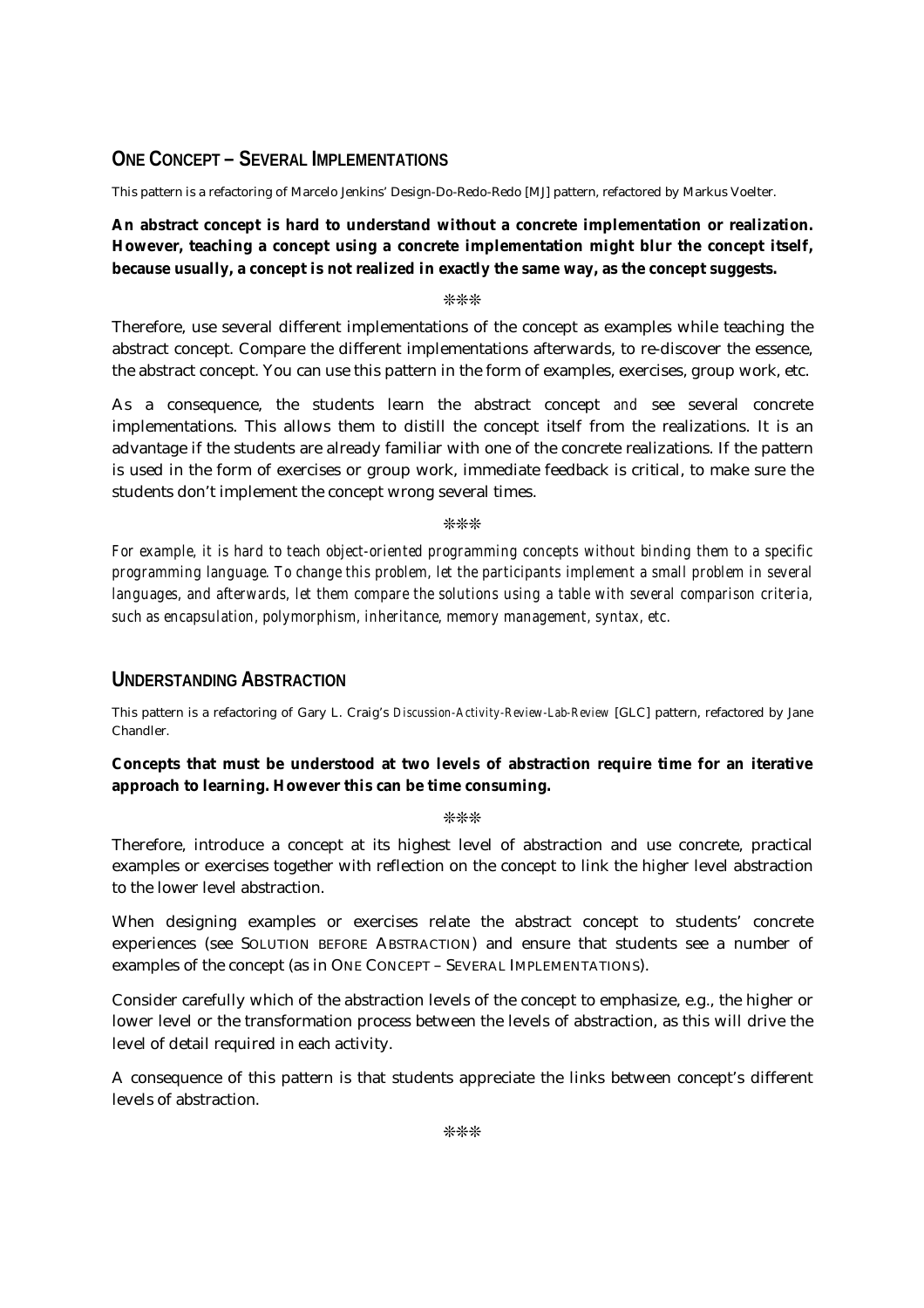*For example, begin with a class-wide discussion of the concept at its highest level of abstraction without focusing on the details. This will support understanding the big picture. Follow this with small group exercises based around specific (detailed) issues. Next, review the results of the exercises with the whole class, paying particular attention to both common and alternative solutions. Use a second set of exercises to enable the students to produce the lower level of abstraction for themselves. Where appropriate the lower level abstraction, at least in part, should be illustrated through a transformation. Finally, evaluate the results of the second set of exercises and reflect on the connections between the abstraction levels.*

*This pattern can be used in analysis & design or design & coding courses to show the relationship between the two phases and provide a context for the decisions made. For example, introduce the design issues in an initial, class-wide discussion and follow this with the students undertaking a design exercise. Students then have a sense of "ownership" of the problem and subsequent design and from this position they can then be asked to code the design and finally to review and evaluate their code in relation to their design.*

### **SEE BEFORE HEAR**

This pattern is a refactoring of Mary Lynn Manns' *Lab-Discussion-Lecture-Lab* Pattern [MLM], refactored by Mary Lynn Manns.

**Learners often find it difficult to convert what they've heard in the classroom into skills they can use outside the classroom. They will remember less of what they hear than what they see and experience. However, in the typical and quite practical classroom lecture format, instructors are often heard saying such things such a "***<this> is what will happen when you do <this>***". But, a "hear before see" approach is quite abstract, and can make it difficult for the learner to later make use of the concepts in the lecture.**

❊❊❊

Therefore*,* give learners the opportunity to *see* and experience a new concept before they *hear* about it. Encourage learners to record, and to reflect upon, what happened when they are involved in the learning.

❊❊❊

#### *For example:*

**See***: Give learners the resources to complete a hands-on lab exercise with detailed step-by-step instructions and references to documentation where clarification may be obtained. Include questions throughout to encourage learners to record and analyze their experiences. Periodically allow time for a learner-centered discussion of unfamiliar concepts and problems encountered along the way.*

**Hear***: Following the "see" experience, a more traditional "hear" lecture can be delivered to solidify the new concepts that were introduced during the lab. References should be made to the experiences the learners just had during the "see" phase.*

*Learners become actively involved in their learning because they are introduced to new concepts as they are using them. Instructors can give less abstract lectures since learners will have had experience with the concepts before a lecture session.*

*Because of the effort required to develop the hands-on lab for the "see" experience, the prep time can initially be tedious for the instructor. However, the increased level of student comprehension that this approach provides seems to decrease the necessity for extensive follow-up and review periods.*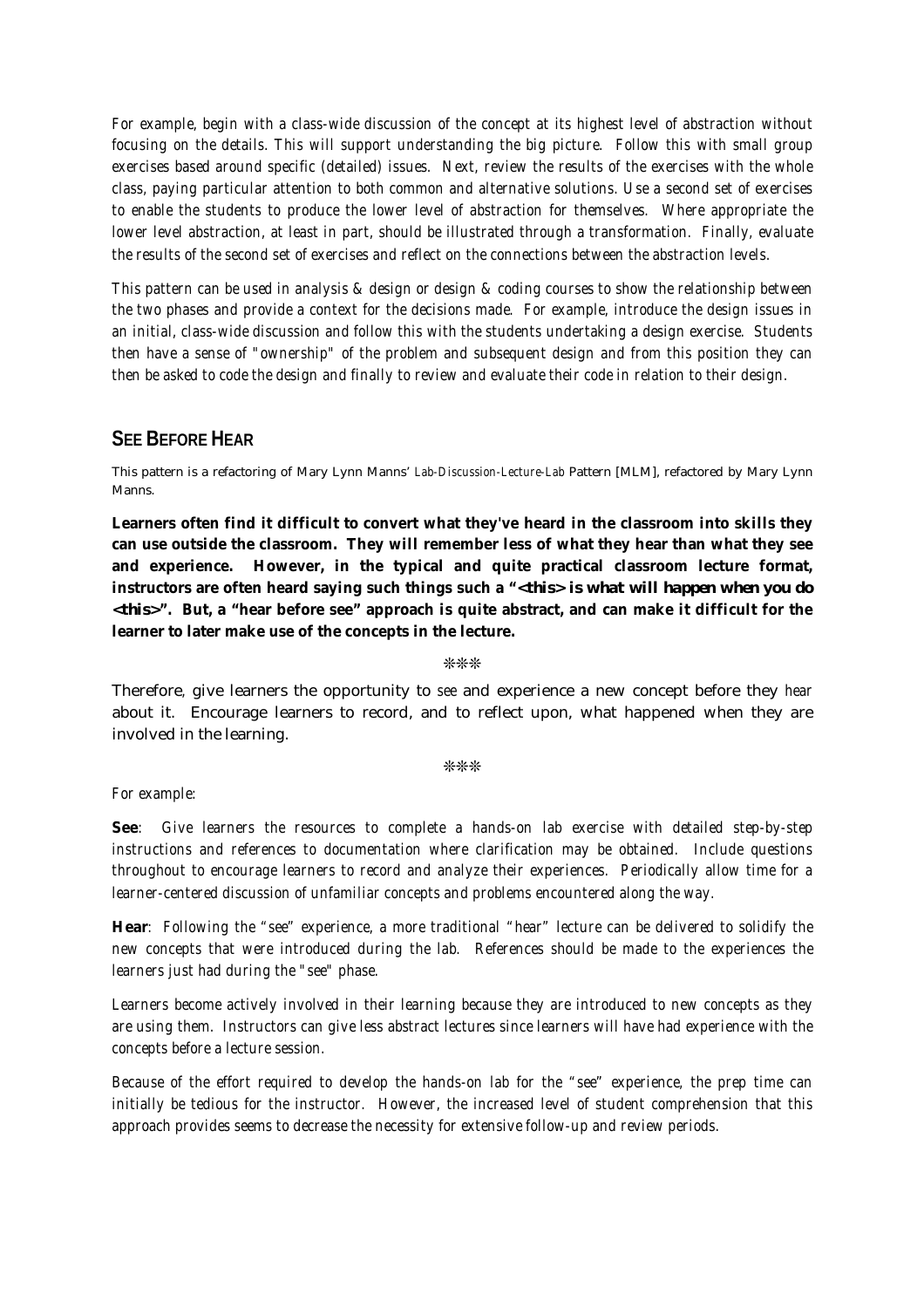*An optional follow-up exercise can be given in the form of a more complex lab that reinforces and tests each learner's understanding of the new concepts. It can then be evaluated by the instructor.*

Mistake Pattern *and* Toy Box *[JBx] are* See Before Hear *patterns.*

### **SOLUTION BEFORE ABSTRACTION**

This pattern is a refactoring of Ian Chai's Concrete to Abstraction [IC] pattern, refactored by Klaus Marquardt.

#### **In a typical classroom situation, students may not know what benefit they might derive from the topic. There is the need to keep students' interest even in abstract concepts.**

#### **An abstract concept can become the basis for a large number of applications. However, it is hardly considered useful unless it is related to concrete experience.**

❊❊❊

Therefore, give the students an example of the problem in a setting that they are comfortable with. After they have found a solution for this example, focus their attention on those aspects that can be applied to similar problems. When your students are inexperienced or you feel that the subject matter is very complex, you should introduce more than one concrete example (see ONE CONCEPT – SEVERAL IMPLEMENTATIONS).

Use the identified transferable aspects to introduce the general, abstract concept of the solution. When your students have understood the underlying principle, you can advance to a more formal description such as abstractions or patterns

This kind of presentation is especially useful for students with little or no experience in the course area. It assumes that students are not familiar with the concept with respect to their profession, so that they need to learn a relation that more experienced professionals probably already discovered themselves. After some abstractions are introduced this way, the teacher may change the presentation form and start with abstractions before applying it to example situations.

#### ❊❊❊

*For example, real life experiences can be used to introduce abstract concepts. When two persons have no language in common, and they do not want to learn another language, they need a translator. Between two existing software systems that do not understand each other, you need a component taking a role similar to a translator. This analogy to a real life experience helps to introduce the concept of the Adapter pattern that allows establishing contact to a different program without the need to change it.*

### **EXPERIENCING IN THE TINY, SMALL AND LARGE**

This pattern is a refactoring of Billy B.L. Lim's Programming in the Tiny, Small, Large [BL] pattern, refactored by Jutta Eckstein.

#### **Some topics require a number of iterations in various depth to enforce learning by repetition.**

**A complex concept is difficult to understand unless you have experienced it by example. However concepts are often so complex that experiencing the whole in one step doesn't help either.**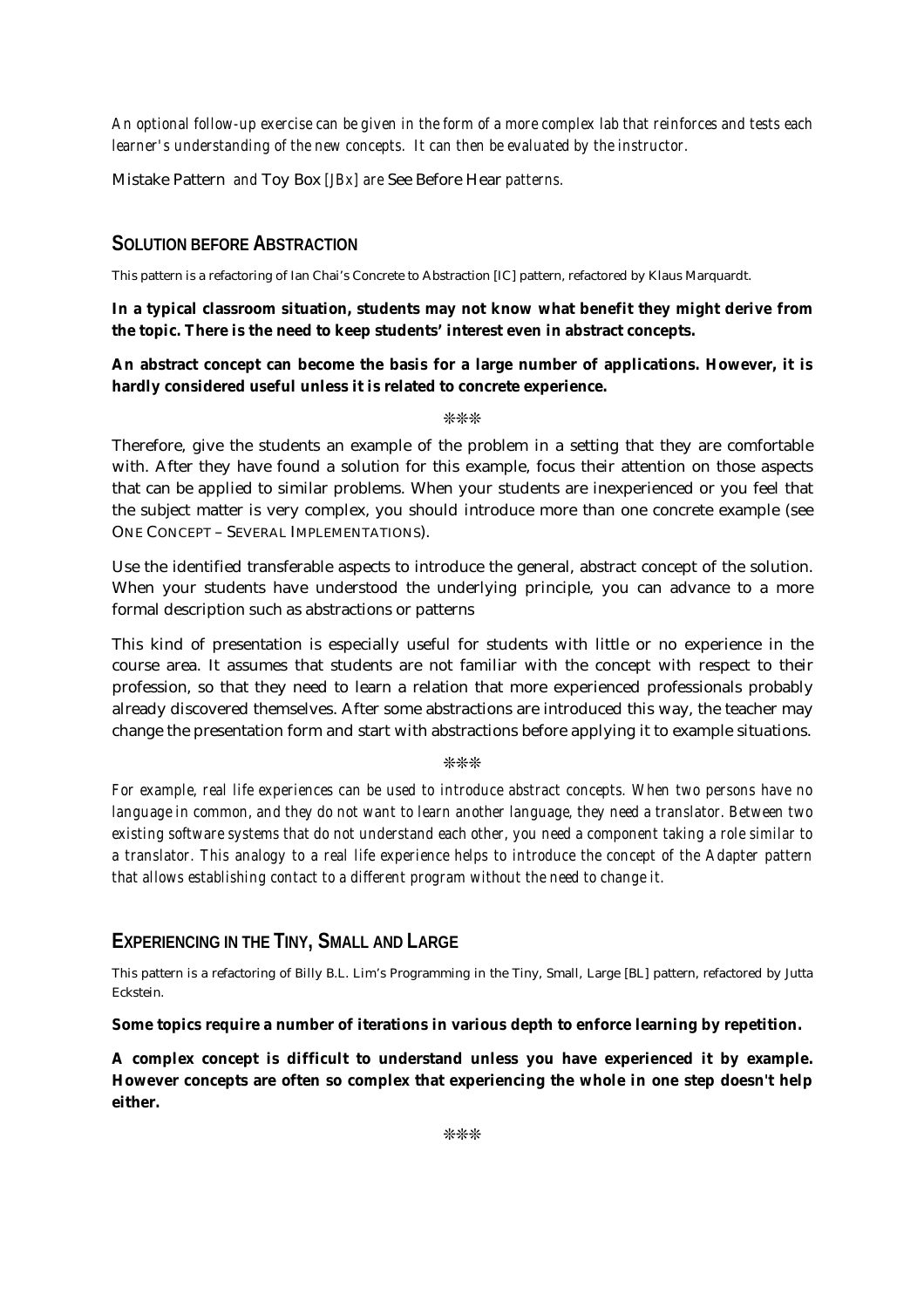Therefore, introduce the concept in three stages, tiny, small and large, which allow you to monitor the students' progress on a topic-by-topic – *tiny* – basis, to test if the student can combine the topics and apply them in a larger – *small* – setting and to solve a real-world – *large* – problem using all parts of the concept, thus seeing the *big picture* respectively.

Provide a smooth way for the students to get a start into the topic. This is best done by General Concepts First [VF]. Make sure that each of the stages doesn't force the students to make a large jump (as in Digestible Package [VF]). And finally don't forget to give immediate Feedback [VF] to the students' experiences. You could also first let the students experience the concepts as in SEE BEFORE HEAR. If you want to emphasize the iterative part of the pattern more, you can use Spiral [JB] as the context.

As a consequence, students can grasp abstract concepts early in the course through tiny assignments before they embark on a more challenging one. Provide the students the possibility to see the *big picture* without loosing track of the details by working on the individual pieces and combining those pieces together.

❊❊❊

*When you teach the basics of object-oriented design concepts assign to the students one* tiny *concept, e.g. a single class for which the students should model the responsibilities. The next step would be to let them develop a* small *design, consisting of e.g. three classes, so they will have to focus also on collaborations. The final* large *assignment would then be to design a whole system, where e.g. Design Patterns should be considered. The time frames for the different stages depend on the whole course length. When you are teaching a one week course in industry, the tiny assignment may take only a few minutes, the small assignment less than an hour whereas the large assignment will run throughout the whole week.*

## **BUILT-IN FAILURE**

This pattern is a refactoring of Kent Beck's *Three Bears* Pattern [KB], refactored by Eugene Wallingford.

**Learning comes from experience, and much useful experience comes from failure. But a learner who lacks confidence will fear failure, and this fear impedes or even prevents learning.**

**Confident learners use failure and frustration as investments whose payoff comes in future** success. They know that a "wrong answer" offers the opportunity to discover a **misunderstanding and to arrive at a better understanding of the topic. These knowledge "repairs" will lead to improved performance over time.**

**However, many learners do not start out as confident. Traditional schooling typically discourages or punishes failure through grading schemes and recognition of academic achievement. Employees may fear that failure will be seen as a sign of inability by their employers and lead to fewer workplace rewards. As a result, the confidence to fail is rare and hard to develop.**

❊❊❊

Therefore, remove the fear of failure as a barrier to learning by making failure a part of the goal.

Create an environment in which failure is an expected and desired outcome of the learning activity. Build an activity that requires learners to reflect on both the "correct" and "incorrect"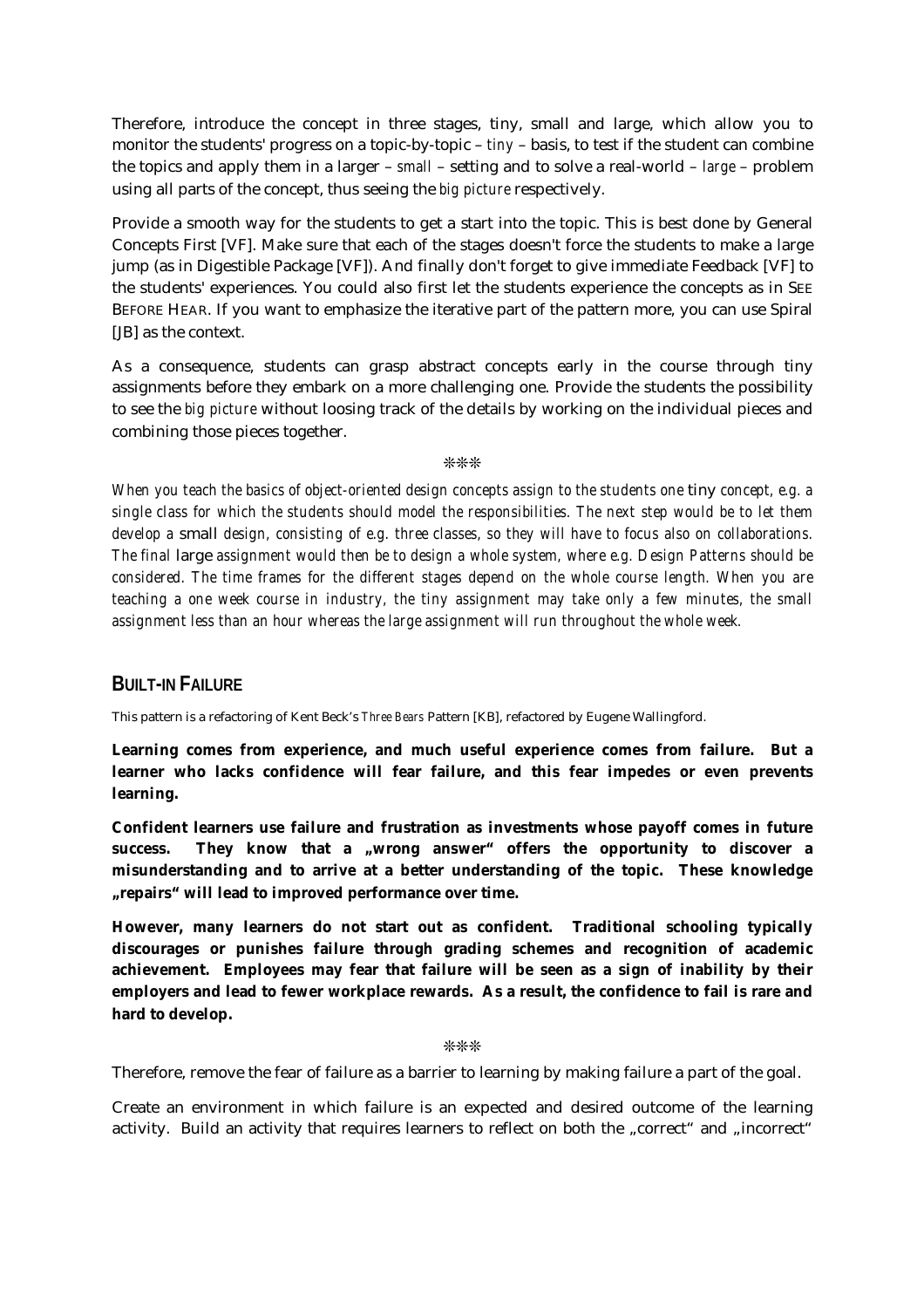answers as a way to better understand the topic. Make sure that all learners will encounter the negative outcome and that no one will be stigmatized by not reaching the right answer.

❊❊❊

*THREE BEARS builds failure into the process of learning to recognize a point along a continuum. MISSION IMPOSSIBLE poses a problem that cannot be solved with a naive understanding of the topic, encouraging students to explore the topic more deeply. Mistake [JBx] asks students directly to make and deal with errors.*

## **THREE BEARS1**

This pattern is a refactoring of Kent Beck's *Three Bears* Pattern [KB], refactored by Eugene Wallingford.

**Some problems, inherently sap a learner's confidence. Many problems challenge the learner to find a solution positioned along some continuum. Solving these problems effectively requires that the learner discover a point or a range along the continuum that satisfies the demands of the problem. But finding such a solution requires that the learner have experience with many problems, balancing the demands of each in a particular solution. Until they have sufficient experience, they are likely to be unsuccessful finding the right balance.**

**How often should a developer refactor a program? How strictly should a musician follow the rhythm of the piece? How often should a point guard shoot the basket-ball?**

**The process of learning to find such balances creates substantial barriers to the learner gaining experience. The learner will likely be unsuccessful on the first few attempts, unlike many other learning activities. Even if the learner stumbles into the right balance, chances are that the learner will not recognize that the balance has been struck, or why.**

❊❊❊

Therefore, ask the learner to create solutions that lie at both extremes, as well as at some balance point. The extreme answers will certainly be ,wrong' for the given problem, but they give the learner permission to explore the boundaries of the continuum.

First, define the continuum for the learner. The simplest approach is to explain the *reductio ad absurdum* at both extremes.

Second, conduct an experiment that gives the learner a chance to locate the balance for problems whose solutions lie in three different places: at one end of the continuum, somewhere in the middle, and at the other end of the continuum.

Third, conduct a review that gives the learner an opportunity to reflect on the experiment.

*The reductio ad absurdum strategy usually gives the learner enough background to begin learning the continuum. You might also pose a set of questions that will be asked of the resulting balance. For example, in reviewing the frequency of refactoring, you could ask 'Was the team able to get into a good flow while programming?', 'Was there sufficient time for testing?', and 'Did the team deliver its product?'*

<sup>&</sup>lt;sup>1</sup> THREE BEARS derives from a German fairy tale in which a little girl encounters a number of situations in which her three choices are 'too hot, too cold, just right', 'too hard, too soft, just right', and so on.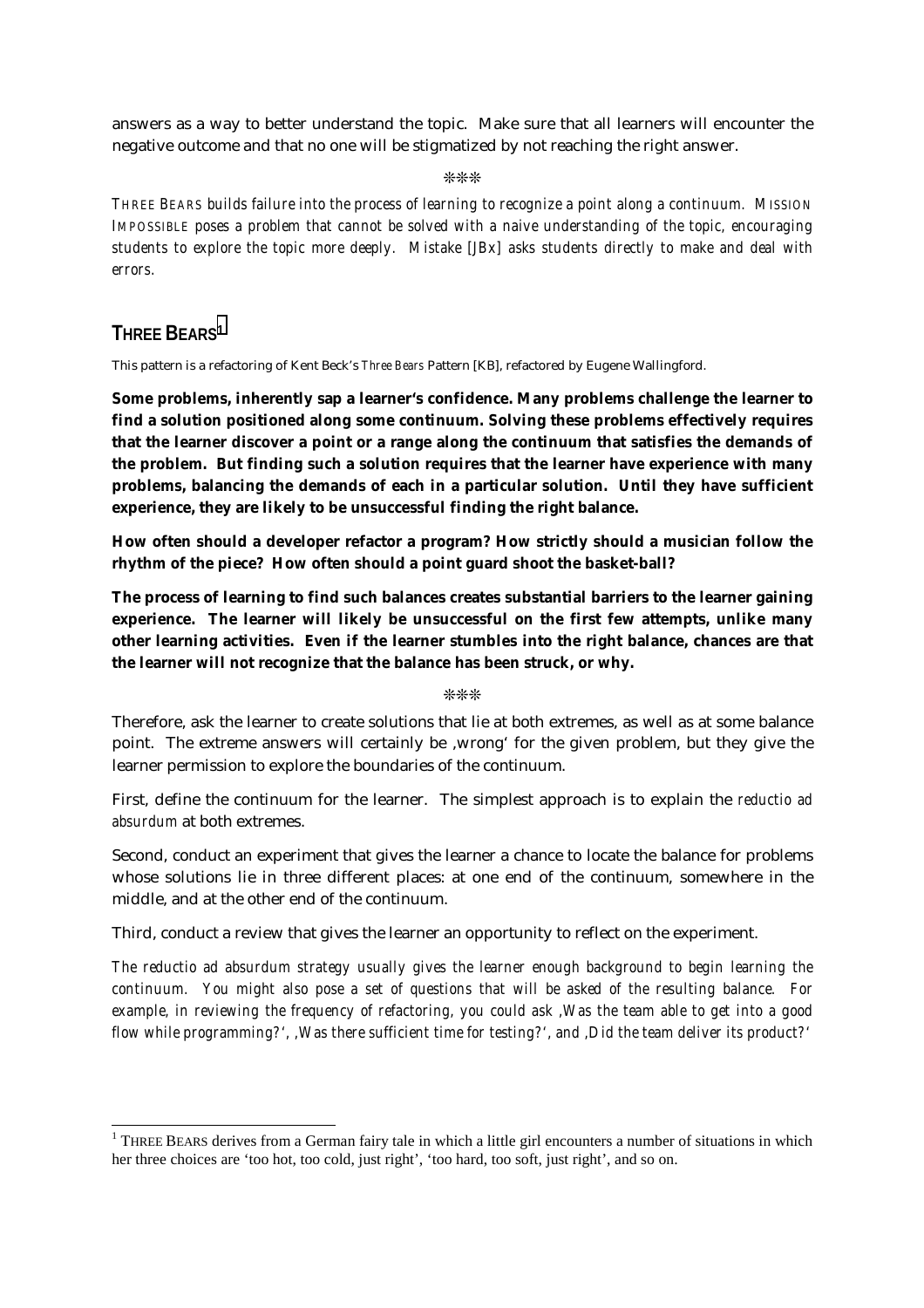*Your experiment should ensure that the learner experiences all three options close enough in time to accurately compare them. Scope the topic to something that can be accomplished in less than an hour, if possible.*

 *Reviewing the experiment is critical if the learner is to understand how well the solutions balance the problem's demands. A useful technique is to have the learner briefly present the three solutions to other learners, and then have the rest of the group guess which was which. This can help learners who have not yet learned the true boundaries of the continuum.*

*Even still, some learners have difficulty getting past the fact that they 'have to do it right' eventually.*

*Some topics are more complex. You may find that reducing a problem to a single continuum oversimplifies the topic so much that the learner arrives at a simplistic understanding. In such cases, you will want to follow up this experience with others that address the problem's other facets.*

❊❊❊

*Walt Disney once used this technique when he found himself dissatisfied with the features of his staff's animations. Finally, in frustration, he told the animators to exaggerate the movement of all their characters. The result was just what Disney was looking for. [Thomas1981]*

*THREE BEARS has been used to teach requirements engineering. The instructor asks the learners to write stories that will define the system: one too large in scope to be useful, one too small, and one just right.*

*Similarly, THREE BEARS can help learners to explore the ethical continuum that faces computing professionals. Groups of three are asked to write stories about obviously ethical applications of computing technology, obviously unethical applications, and applications that are still unsettled. Later, the groups share their stories with each other and try to place the stories on the continuum. Interesting discussions usually follow as the groups disagree with one another about the relative placement of their stories.*

*Many experienced learners routinely use THREE BEARS in their own learning all the time. For example, a Smalltalk programmer might learn the constraint-ish ValueModel framework by deliberately writing systems that use it too much. Some programmers learn object-oriented programming by writing some programs in which every variable is an instance of a different class and other programs that use too few classes and objects.*

### **MISSION IMPOSSIBLE**

This pattern is a refactoring of Alan O'Callaghan's [AOC], refactored by Eugene Wallingford.

**Many teaching situations are limited in duration. The instructor can choose to omit important concepts in order to fit the available time, but then the learners will not have been exposed to the full subject. Alternatively, the instructor can choose to generalize the material to the point that the whole subject can be covered in the available time. However, such generalizations can oversimplify a rich, subtle topic to the point that the learners think they have mastered it, even though they do not yet have sufficient experience with its details.**

**Any sufficiently complex topic can be understood at many levels of abstraction. When a generalization is supported by understanding at deeper levels, then abstraction can be a powerful tool. But often new learners arrive at an abstraction not via generalization from a deeper understanding but from a simplification of something they do not yet understand. Such simplistic truths are dangerous, because they lead learners to construct simplistic**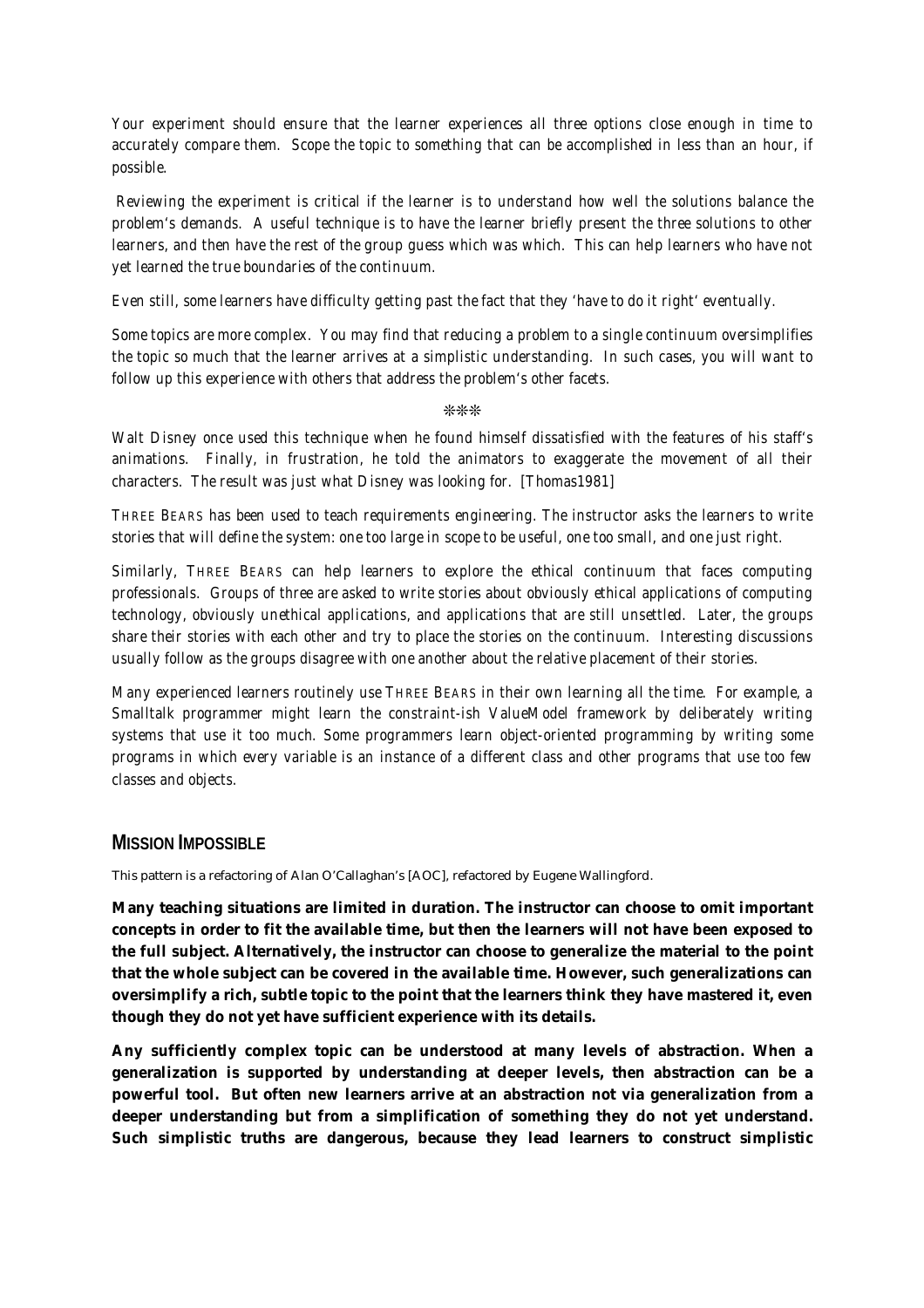## **solutions that do not really solve problems. Worse, the learners' lack of experience prevents them from recognizing the shortcomings in their thinking.**

#### ❊❊❊

Therefore, present the learner with a problem that seems straightforward to solve but whose complete solution requires a much deeper understanding than the basic concepts afford.

Choose a problem that at first glance suggests a solution based directly on the general concepts that the learners have encountered. However, a complete solution to the problem should require careful consideration of a number of issues. Indeed, make the development of a complete solution not normally be possible due to insufficient time to study the full range of issue, insufficient information available to the learner, or the lack of any solution at all, despite first impressions.

Follow up the exercise with a brief summary that explains why the problem was *impossible*.

The contrast between the learner's initial reaction (,This is easy!') and the result of some study ('This is a more difficult problem than first we thought!') is crucial to the success of this pattern. It creates in the learner a recognition that the subject is more subtle than originally thought. The instructor's explanation at the end should make sure that the learner understands both the impossibility of the problem and the role played by their still naive understanding in not seeing it.

Use this technique just after the learner has conquered a logical unit of material. It can be used to form a link between the learning of basic concepts and the more advanced topics needed to master the 'impossibility' of the problem.

You should be able to present the problem in a short form, and yet it should be complete enough that the learner has sufficient information to begin work. The learner should be able to appreciate the unforeseen subtlety of the problem within about 45 minutes, or the learner will begin to lose interest in the problem.

MISSION IMPOSSIBLE makes learners suspicious about their understanding of basic concepts so that they continually question those concepts and improve their understanding of them. Learners occasionally need to be 'shocked' into deeper thinking about what they are doing in order to appreciate subtleties. This becomes even more important when such ideas as ,objects model the real world' can be understood in a naive way that disarms the learner in the face of real problems.

Misused, or overused, the pattern can destroy a learner's confidence in what she is learning. Some learning contexts create unstated expectations that the student that they will be 'spoon-fed' instruction. Many university students come from schools in which rote learning is the norm. In industry, new ideas are often viewed only as tools or as programming techniques and so require 'instruction', not 'education'. MISSION IMPOSSIBLE requires initiative and risk-taking on behalf of the learner, and therefore may not be appropriate in such contexts.

This pattern follows General Concepts First [VF] and is a form of Repeat Topics [VF] that aims for a deeper understanding of the repeated topics.

#### ❊❊❊

*In historic tradition, Zen masters pose questions such as 'What is the sound of one hand clapping?' in order to encourage their students to lose their worldly inhibitions and achieve enlightenment.*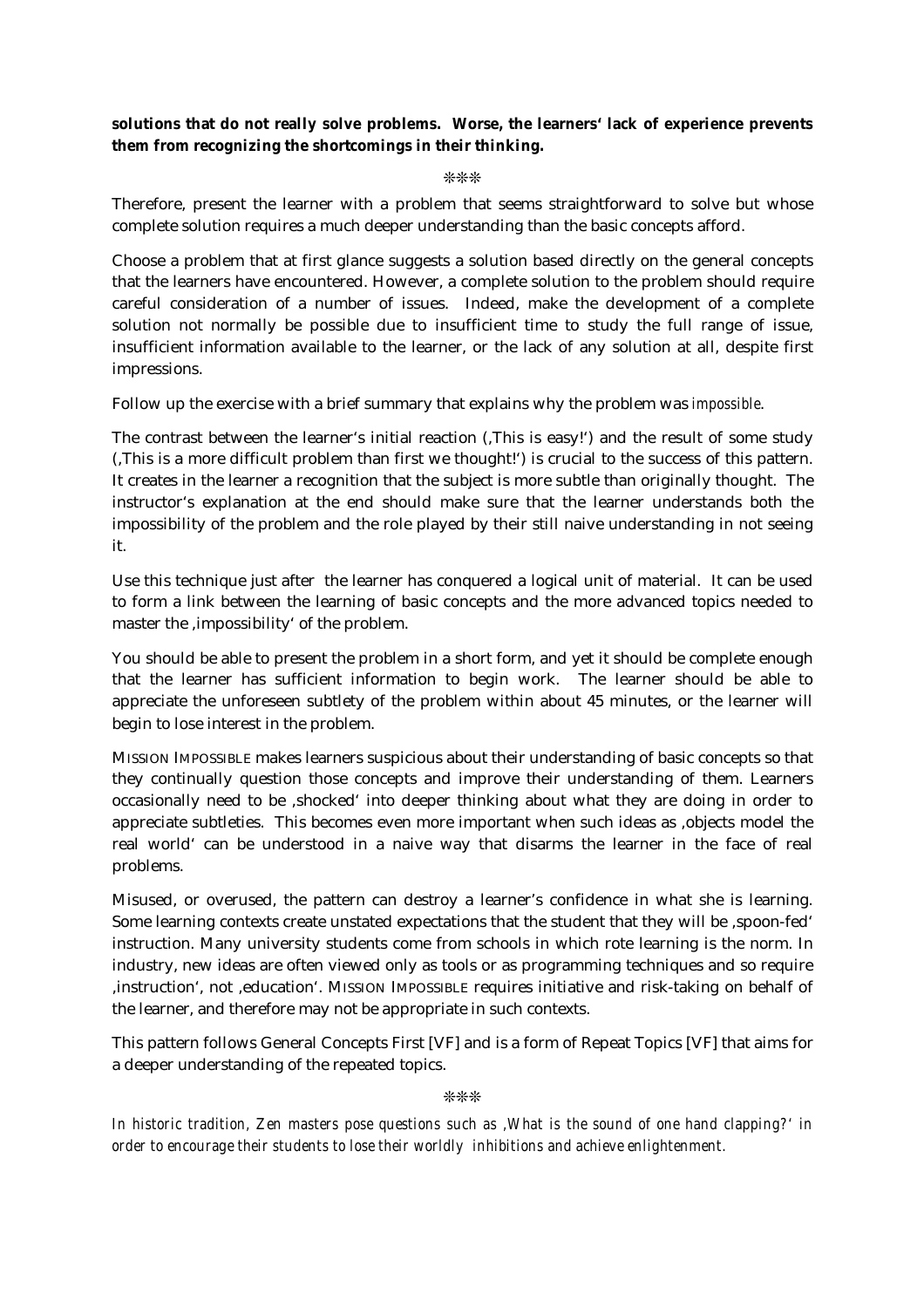*MISSION IMPOSSIBLE has been used in teaching of object-oriented concepts both to university students and to software professionals. Often, the basic truths about objects that distinguish them from structured methods are expressed in a way that leads the learner to underestimate the intellectual effort needed to master object-oriented concepts. A common example is Meyer's 'Objects are there for the picking' in response to the question, 'Where do I find the objects?') Such a situation creates a perfect opportunity to apply this pattern.*

*For example, a one-hour tutorial [AOC2] uses MISSION IMPOSSIBLE to help learners realize that even relatively simple programs becomes tortuous when they apply a naive notion of object in both analysis and design. This tutorial uses a simple scenario from [Cook 1994] to help the learners see the need for transformation from the objects in the analysis model to those in the design model.*

## **EXPOSE THE PROCESS**

This pattern is a refactoring of Byron Weber-Becker's *Expose The Process* Pattern [BWB], refactored by Markus Voelter.

**Examples and exercises form a vital part of any teaching effort. However, often examples and (correct solutions to) exercises only show the final result. The process of getting there, including the necessary decisions, dead-ends and backtrackings, alternatives and principles is not obvious. As a result, students get frustrated because they do not find the same solution, or simply do not know how to approach the problem.**

#### ❊❊❊

Therefore, when showing examples or "ideal" solutions to exercises, also show and explain the process of getting there. Show the critical decision points to the students and allow them to make their own proposals on how to go on. When asking them to do an exercise, ask them to also document alternative solutions, and why they do not lead to the desired result. When discussing the exercise in class, let the students show and discuss alternative solutions.

Be sure to honor "silly questions" (as in Joe Bergin's Gold Stars for Confusion [JB3]) and honor the students work on a topic, even if the correct solution one was not found (as proposed in Exercise Emphasize Process by Fricke/Voelter in [VF]).

This pattern takes time. You have to reduce the amount of what you cover in a session, however, the things still covered will be more thoroughly understood.

*Do not use* the pattern when introducing a new topic. It is not very productive to let the students struggle to find a solution without suitable tools – and then showing an elegant solution using a new technique. The pattern works best during a consolidation phase, when students are practicing formerly introduced topics and learning how best to apply them.

Also make sure that you don't bore students. If they are all so good that they see the right solution from the beginning, don't force them to care about other solutions, which they would consider in practice.

❊❊❊

*There are several ways to implement this pattern. One is to go into a lecture/seminar with a problem, but without a solution, trying to find the solution together with the participants. This is a bit risky, in case you do not find the solution... Alternatively, you can try to find the solution offline before, and write down all decision points, etc.*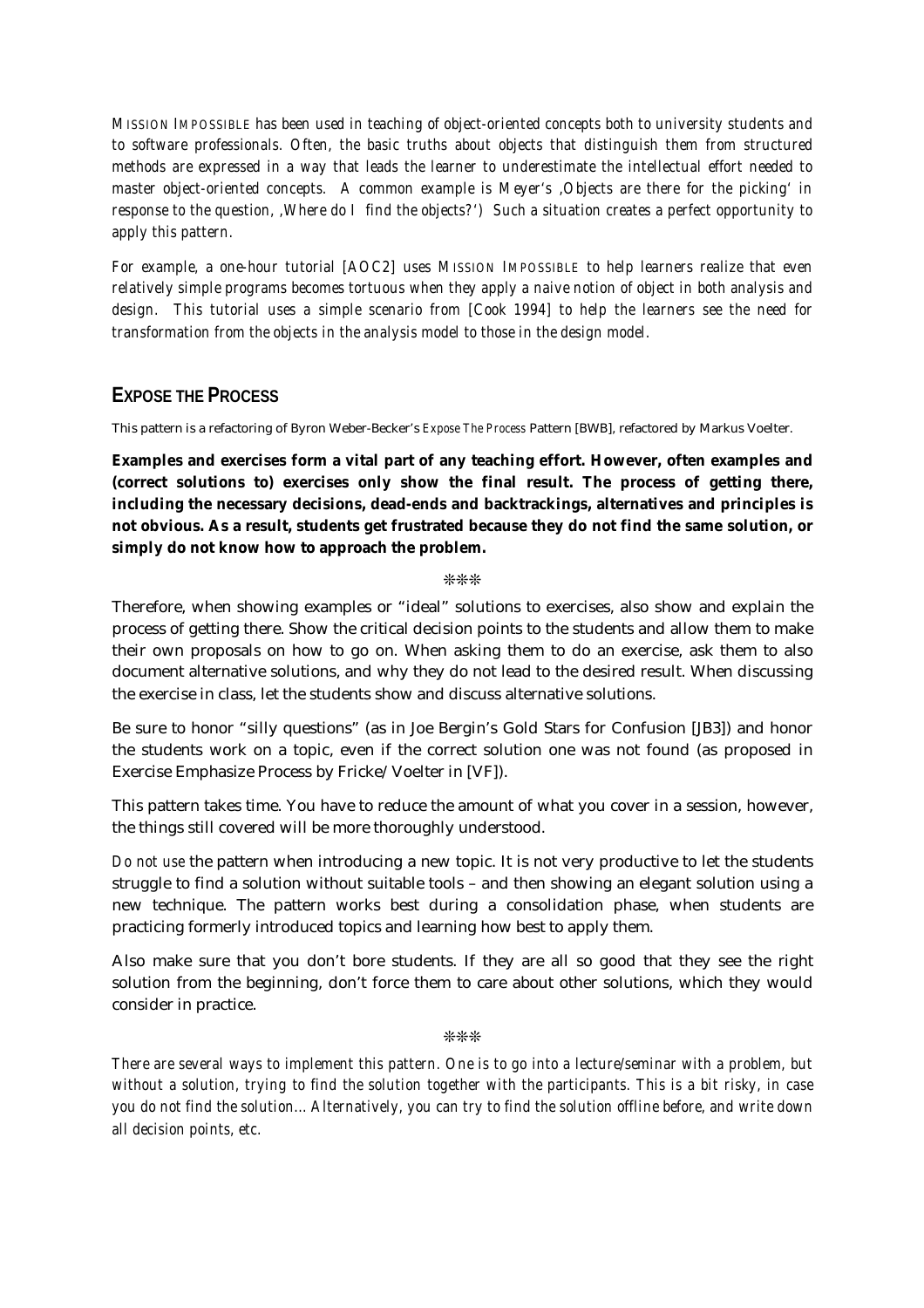*You should try to involve students. But be careful: If the good students always suggest the "ideal" solution first, you have to suggest worse solutions to get the variety. This is not ideal, therefore start by showing weaker solution first, then asking the students for improvements.*

*The pattern has been used in the introductory programming course at the University of Waterloo (Waterloo, Ontario, Canada), and in the books* An Introduction to Computer Science using Java *by Kamin et. al. [KMR] and* Designing Pascal Solutions: A Case Study Approach *by Clancy et al. [CLF].*

## **STUDENT DESIGN SPRINT**

This pattern is a refactoring of Joseph Bergin's *Student Design Sprint* [JB2], refactored by Joseph Bergin.

**Students need to practice design at all levels. They also need quick feedback and peer review on early attempts. Most educators recognize now that students need to be exposed to design early. Most also recognize the need for team work and for critical analysis. We eventually need to teach system design, but beginners need program design as well. If we don't teach it then students will develop their own ad-hoc techniques that may reinforce bad habits. If you use a Spiral [JB] approach the elements of simple design should come in the first cycle.**

❊❊❊

Therefore, use some variation of the following highly structured activity. This activity can take place in a seminar, classroom, or in a lab.

Divide the students into groups of two (or three). Give them a design problem and ask the teams to produce a design outline in 15-20 minutes. There should be a written sketch of the design in that time, perhaps with CRC cards if it is an object design. The instructor can look over shoulders and comment or not, but few hints should be given. Questions should be answered freely.

At the end of 15-20 minutes, the instructor poses a set of questions about the designs without asking for answers. The questions should be such that they cannot be favorably answered by some set of poor designs.

The students are then regrouped by combining pairs of nearby groups, so that you now have groups of 4 or five students and each group has two of the original designs. The task is now modified slightly and the groups are asked to produce a new design.

After another 15-20 minutes the instructor again poses a set of questions for thought, regroups the students again into still larger groups, modifies the task slightly and again puts the students to work.

This can continue for as many cycles as the instructor wishes. At the end, the instructor should evaluate the resulting designs and make comments. It may be enough to show one or two of the best designs and explain why these are better than the others. If poor designs are also to be shown, it might be best if the names of the designers are not attached.

Alternatively, the groups can be required to present and justify their designs and the rest of the class can critique them.

For some situations one cycle may be all that is needed, followed by a discussion of the issues. In this case the instructor can ask the groups which designs had certain characteristics.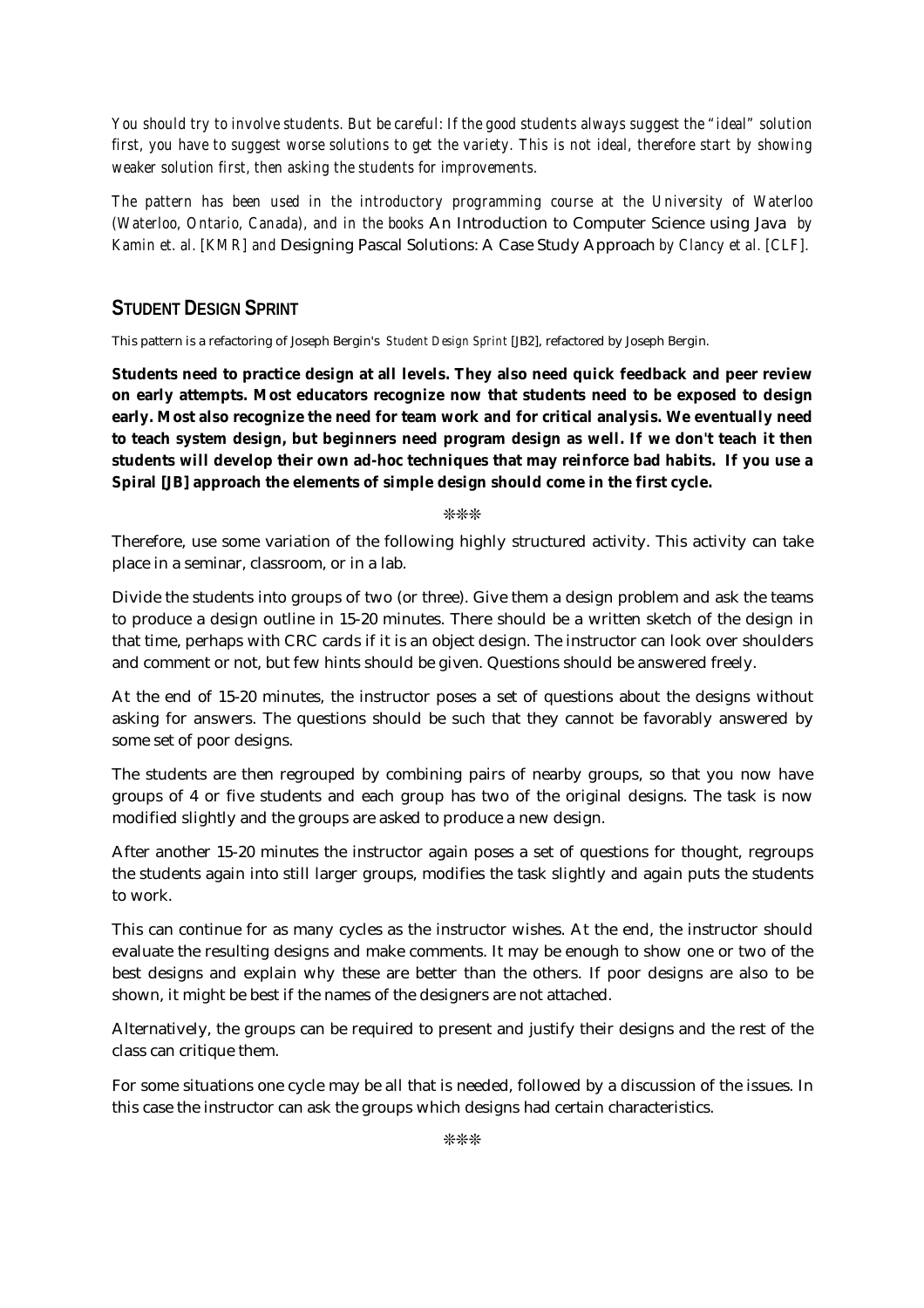*Alistair Cockburn [AC] has a wonderful exercise for students designing a coffee machine in about three or four cycles in which the requirements become more sophisticated each cycle. In the first cycle the machine can deliver coffee for 35 cents. In the second it can also deliver soup for 25 cents.*

*This can be used in program design in the early phases of a student's learning. The task can be to write a function with a given set of pre and post conditions. The tasks in the later cycles can be to tighten the pre conditions and/or strengthen the post conditions.*

*Alternatively, the task could be to develop some code with a given invariant and the questions can involve ways that the invariant might be invalidated by a user if the design is not sound.*

*This pattern can be used when learning data structure design. For example, the students can be asked to design a linked list, without telling them how it will be used. They must design a protocol and pick an implementation strategy. The instructor can then suggest some uses to which a linked list might be put and ask if the design supports that use.*

## **ROUND ROBIN**

This pattern is a refactoring of Kent Beck and David Bellin's Round Robin [BB] pattern, refactored by Joseph Bergin.

**One of the most difficult aspects of team work is getting everyone in the room to work on equal footing. Both organizational differences (jobs, position, etc.) and personality can quickly and inadvertently lead to a core of speakers and a core of listeners. Moreover, the fact that the listeners are not talking does not mean they are not thinking or that they are in agreement. However, you want to get everyone's participation and input and you especially want to encourage the quieter members to take a more active role.**

❊❊❊

Therefore, use a round robin technique to solicit suggestions.

Go around the room or table. As each member of the team contributes an idea, write it down on the board. The facilitator should do the writing since the other members of the team should be watching and thinking. If there is a team member who does not have enough information on a particular problem to contribute to the brainstorming, that person can act as scribe to keep them involved. However, if a team is chosen well, every member should be an important source of ideas. The goal of the round robin is to allow the group to move ahead at an even tempo but to give people enough time to think. Short pauses are fine, but breaks of more than 60 seconds can interrupt the momentum and ideas may be lost. To keep things going you can establish a "pass" policy. If someone is really stumped, they can "pass" for that round, but they should take their regular turn the next time around. The facilitator needs to be sensitive here. If someone is slower to speak, don't cut off their turn too soon. At the same time, keep things moving so that other people do not forget what they want to say. The brainstorming is complete when everyone in the group has to pass.

*However, this works better in small groups (6 or so) than large (20). You may need to factor out a subset of the group to use this effectively. Or you can partition the large group into smaller groups and use this in each group. To do that requires a facilitator in each group.*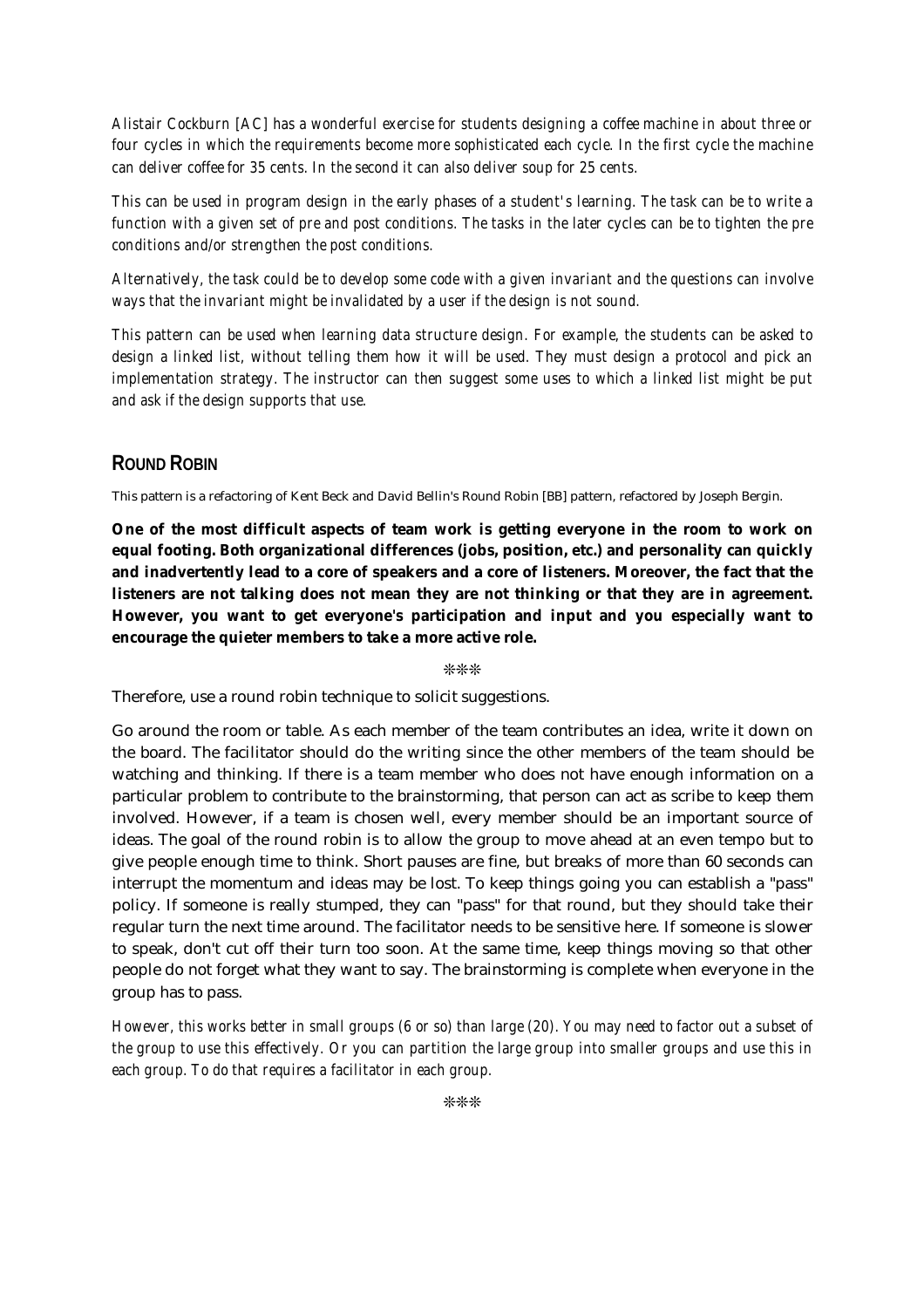*For example, you can use this in coming up with suggestions for the initial CRC cards for a class design of a new problem being considered by the class. You can also use it to get comments on the flaws in a suggested design. You can also use this in any Brainstorming [DB] session.*

## **References**

| AC               | Alistair Cockburn, Website, http://members.aol.com/acockburn/                                                                                                                                                                                |  |
|------------------|----------------------------------------------------------------------------------------------------------------------------------------------------------------------------------------------------------------------------------------------|--|
| <b>AOC</b>       | Alan O'Callaghan, Mission Impossible,<br>http://sol.info.unlp.edu.ar/ppp/pp21.htm                                                                                                                                                            |  |
| AOC <sub>2</sub> | Alan O'Callaghan, The Topsy-Turvy Worlds we live and work in - and the<br>different ways we need to use objects in each of them, Proceedings of the<br>Educators' Symposium, OOPSLA 1998                                                     |  |
| <b>BB</b>        | Kent Beck and David Bellin, Round Robin,<br>http://sol.info.unlp.edu.ar/ppp/pp6.htm                                                                                                                                                          |  |
| BL               | Billy B.L.Lim, Programming in the Tiny, Small, Large,<br>http://sol.info.unlp.edu.ar/ppp/pp10.htm                                                                                                                                            |  |
| <b>BWB</b>       | Byron Weber-Becker, Expose the Process,<br>http://www.soi.city.ac.uk/~hsharp/OopslaPATS.htm                                                                                                                                                  |  |
| CA               | Christopher Alexander et.al., A Pattern Language: Towns - Buildings -<br><b>Construction.</b> Oxford University Press 1977                                                                                                                   |  |
| <b>Cook 1994</b> | S. Cook, J. Daniels, Designing Object Systems, Prentice Hall 1994                                                                                                                                                                            |  |
| <b>CLF</b>       | Clancy, Linn, Freeman, Designing Pascal Solutions: A Case Study Approach,<br>1992                                                                                                                                                            |  |
| DB               | David Bellin, Brainstorming,<br>http://sol.info.unlp.edu.ar/ppp/pp4.htm                                                                                                                                                                      |  |
| <b>GLC</b>       | Gary L. Craig, Discussion-Activity-Review-Lab-Review,<br>http://sol.info.unlp.edu.ar/ppp/pp18.htm                                                                                                                                            |  |
| GoF              | Gamma, Helm, Johnson, Vlissides, Design Patterns: Elements of Reusable<br>Object-Oriented Software. Addison Wesley 1995                                                                                                                      |  |
| IC               | Ian Chai, Concrete to Abstraction,<br>http://sol.info.unlp.edu.ar/ppp/pp1.htm. This references the patterns<br>"Acquaintance Examples" and "Colorful Analogy" from Dana Anthony,<br>Patterns for Classroom Education, Proceedings of PloP'95 |  |
| JB               | Joseph Bergin, Spiral, http://csis.pace.edu/ppp/pp32.htm                                                                                                                                                                                     |  |
| JB <sub>2</sub>  | Joseph Bergin, Student Design Sprint,<br>http://sol.info.unlp.edu.ar/ppp/pp60.htm                                                                                                                                                            |  |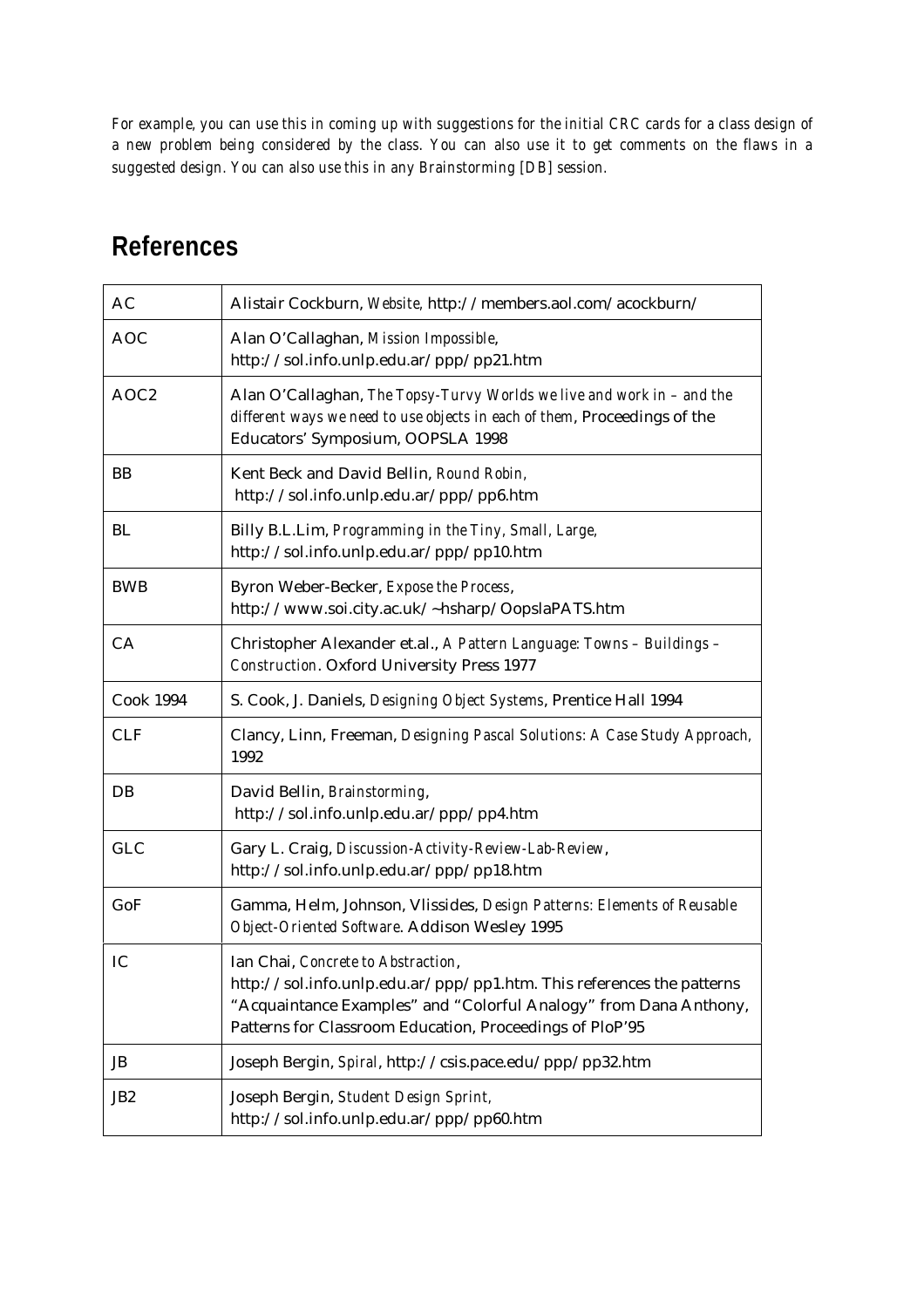| JB <sub>3</sub> | Joseph Bergin, Gold Stars for Confusion,<br>http://csis.pace.edu/ppp/pp58.htm                          |
|-----------------|--------------------------------------------------------------------------------------------------------|
| <b>JBx</b>      | Joseph Bergin, Mistake, Toy Box,<br>http://csis.pace.edu/~bergin/PedPat1.3.html                        |
| <b>KB</b>       | Kent Beck, The Three Bears, http://sol.info.unlp.edu.ar/ppp/pp17.htm                                   |
| <b>KMR</b>      | Kamin, Mickunas, Reingold An Introduction to Computer Science using<br>Java, McGraw-Hill, 1998         |
| MJ              | Marcelo Jenkins, Design-Do-Redo-Redo pattern,<br>http://sol.info.unlp.edu.ar/ppp/pp13.htm              |
| <b>MLM</b>      | Mary Lynn Manns, See before Hear,<br>http://sol.info.unlp.edu.ar/ppp/pp60.htm                          |
| <b>PPP</b>      | Pedagogical Patterns Project, http://www.pedagogicalpatterns.org                                       |
| PLOP1           | Coplien, Schmidt (eds.), Pattern Languages of Program Design, Addison<br>Wesley 1995                   |
| PLOP2           | Vlissides, Coplien, Kerth (eds.), Pattern Languages of Program Design 2,<br><b>Addison Wesley 1996</b> |
| PLOP3           | Martin, Riehle, Buschmann (eds.), Pattern Languages of Program Design 3,<br><b>Addison Wesley 1998</b> |
| PLOP4           | Harrison, Foote, Rohnert (eds.), Pattern Languages of Program Design 4,<br><b>Addison Wesley 2000</b>  |
| Thomas 1981     | Frank Thomas, Ollie Johnston, Disney Animation: The Illusion of Life<br>Abbeville Press, New York 1981 |
| VF              | Markus Voelter, Astrid Fricke, SEMINARS,<br>http://www.voelter.de/seminars                             |